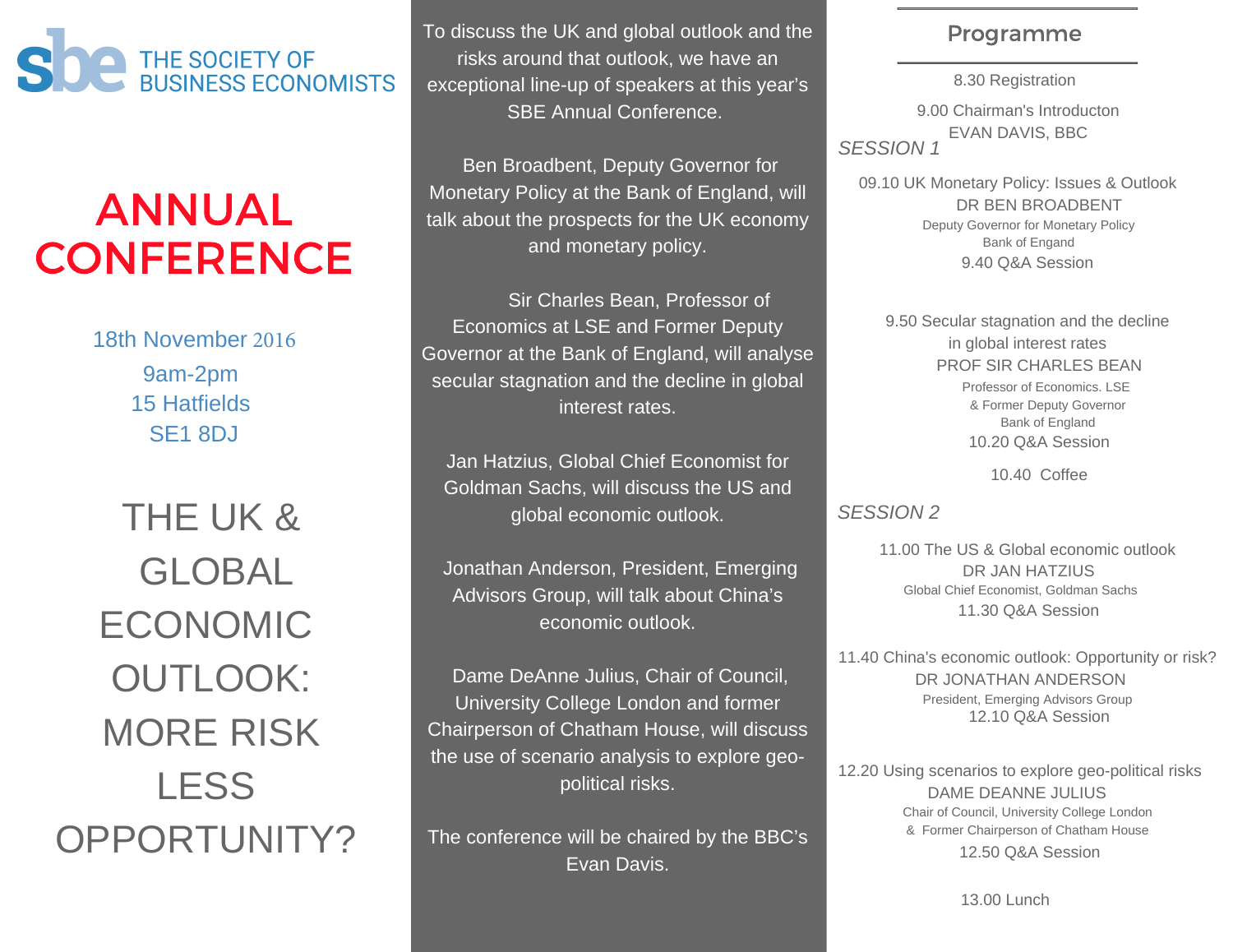

## Dr Ben Broadbent

Deputy Governor for Monetary Policy Bank of England

Discussing:

*The prospects for the UK economy and monetary policy*

Prior to his appointment as Deputy Governor for Monetary Policy in 2014, Dr Ben Broadbent was an external member of the Monetary Policy Committee. In addition to his membership of the Monetary Policy Committee and Financial Policy Committee, he has specific responsibility within the Bank for Monetary Policy, including monetary analysis and notes. He was formerly an Economic Adviser at HM Treasury, and Assistant Professor of Economics at Columbia University from 1997-2000. For the decade prior to his appointment to the MPC,

Dr Broadbent was Senior European Economist at Goldman Sachs, during which time he researched and wrote widely on the

UK economy and monetary policy.



### Sir Charles Bean

Discussing: Professor of Economics, LSE and former Deputy Governor, Bank of England

> *Secular stagnation and the decline in global interest rates*

Sir Charles Bean is a Professor of Economics at the London School of Economics. From 2000 to 2014, he served at the Bank of England as Executive Director and Chief Economist, and then Deputy Governor for Monetary Policy, and was a member of the Monetary Policy and Financial Policy Committees. Before joining the Bank of England, he was a member of faculty at LSE and was Managing Editor of the Review of Economic Studies; he has also worked at HM Treasury. He was President of the Royal Economic Society from 2013 to 2015 and was knighted in 2014 for services to monetary policy and central banking. He holds a PhD from MIT.



# Dr Jan Hatzius

Global Chief Economist, Goldman Sachs Discussing:

*The US and global economic outlook*

Dr Jan Hatzius is the Goldman Sachs' chief economist and head of Global Economics and Markets Research. He joined Goldman Sachs in the Frankfurt office in 1997 and transferred to New York in 1999. Jan was named managing director in 2004 and partner in 2008. Prior to joining Goldman Sachs, Jan was a research officer at the London School of Economics. He has won numerous forecasting prizes and is a twotime winner (2009 and 2011) of the Lawrence R. Klein Award by Blue Chip Economic Indicators, Inc. for the most accurate US economic forecast over the prior four years, a period including the global financial crisis. Jan is a member of the economic advisory panels of the Federal Reserve Bank of New York and the Congressional Budget Office.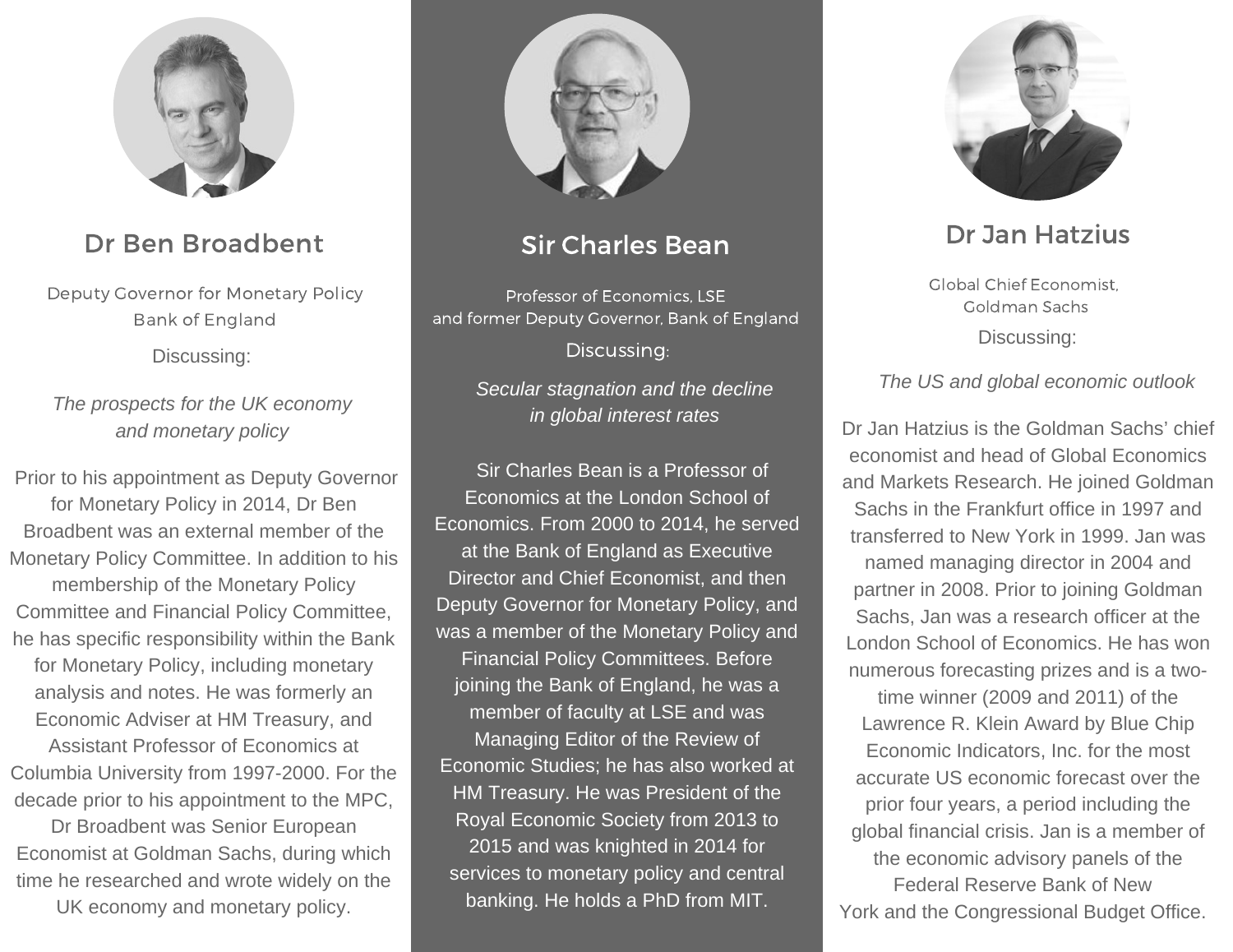

# Dr Jonathan Anderson

President. Emerging Advisors Group

Discussing:

*China's economic outlook*

Dr Jonathan Anderson is President of Emerging Advisors Group, a Chinabased emerging market macro consultancy that services the global fund management and financial industries. Prior to founding EM Advisors, Jonathan was the Global Emerging Market Economist at UBS Investment Bank; he has also worked at Goldman Sachs and the International Monetary Fund, where he served as Resident Representative in both China and Russia. Jonathan received his MA and PhD candidacy in economics at Harvard University, and speaks fluent Russian and Mandarin Chinese.



## Dame DeAnne Julius

Chair of Council, University College London and former chairperson Chatham House

Discussing:

The use of scenario analysis to explore geo-polictical skills

Dame DeAnne Julius chairs the Council of University College London (UCL) and is the former chairman of Chatham House. She holds a Ph.D in economics from the University of California and was a founder member of the Monetary Policy Committee of the Bank of England. Her early career was at the World Bank and prior to joining the MPC, she held a number of positions in the private sector including Chief Economist at British Airways and Shell. She has since served on several corporate boards, including Jones Lang LaSalle (US), Roche (Switzerland), BP, Serco, Deloitte and Lloyds Bank.



Evan Davis

### *BBC*

Evan Davis is a presenter of the BBC2 current affairs programme Newsnight, a role he began in September 2014. From April 2008 up to then he was a presenter of the Today programme on BBC Radio 4. He is also well-known as the presenter of the BBC2 business reality show Dragons Den and on Radio 4, he hosts a weekly business discussion programme, The Bottom Line. Prior to the Today programme he was the Economics Editor of the BBC, promoted to that role after working as an economics correspondent for BBC news and as economics editor of the Newsnight programme on BBC2 in the 1990s.